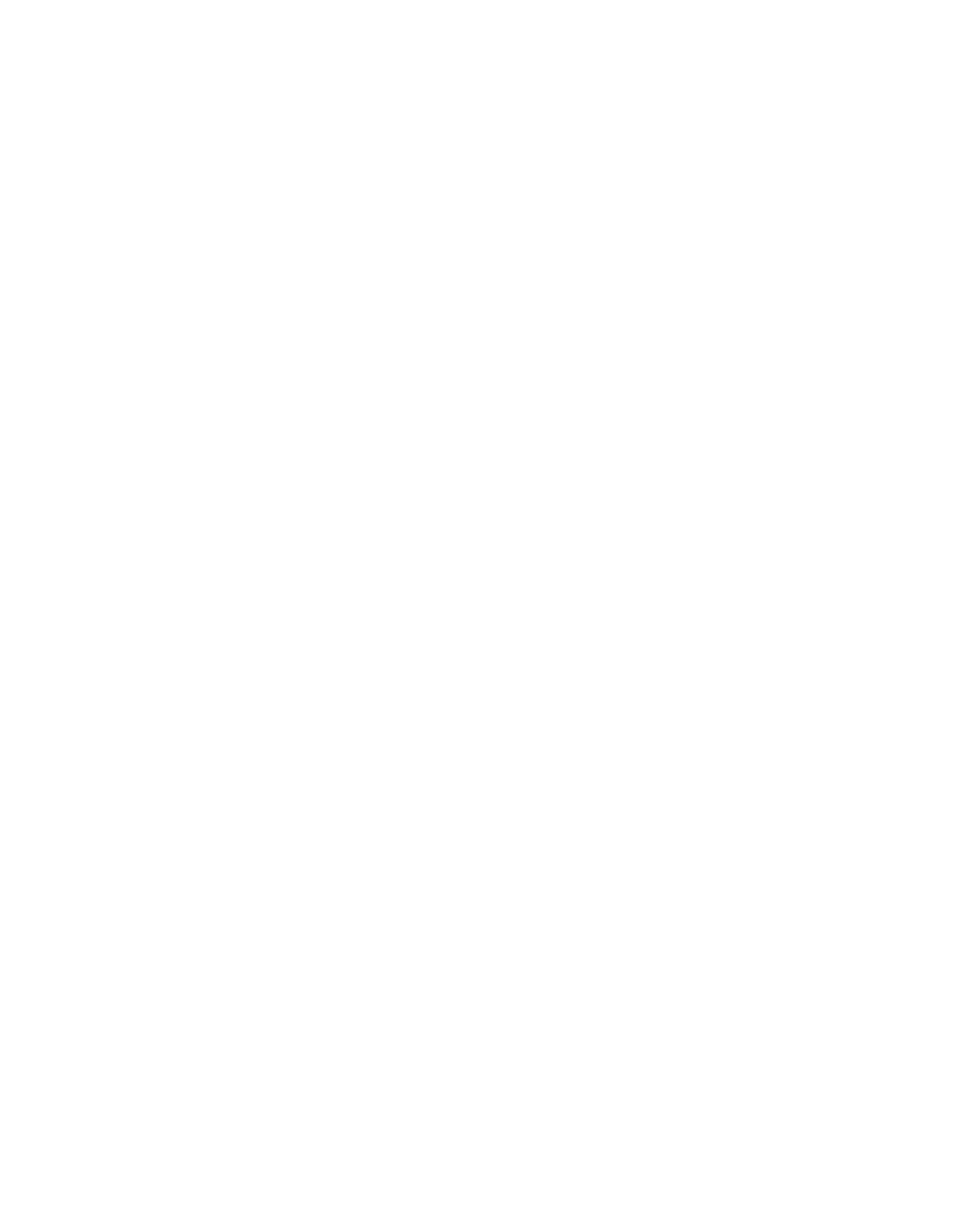- (2) All statements made in the caption, preamble, and preliminary recitals of this instrument, and all attached documents, are incorporated by reference.
- (3) The Commissioners Court hereby approves and adopts, and shall implement, the **Hockley County, Texas Guidelines and Criteria for Tax Abatement and Other Economic Development** in the form and scope attached as **Exhibit 1**, in order to stimulate economic development and business and commercial activity in Hockley County, Texas.
- (4) All prior enacted County guidelines and criteria for tax abatement and other economic development are rescinded, replaced, and superseded by the Guidelines attached as **Exhibit 1**.
- (5) Pursuant to the authority described in this order, the Commissioners Court: (a) elects for Hockley County to become eligible to participate in tax abatement and other economic development; and (b) declares the intent of Hockley County to participate in tax abatement agreements and other economic development agreements, from time to time, through the exercise of the lawful authority, discretion, and best business judgment of the Commissioners Court in order to stimulate economic development and business and commercial activity in Hockley County, Texas.
- (6) All conditions precedent for the lawful approval and adoption of the Guidelines have been accomplished as required by law, including the performance of all required public notice and the holding of a required public hearing.
- (7) This order shall take effect immediately from and after its passage.
- (8) This matter was ordered, approved, and adopted at a meeting held in compliance with Chapter 551 of the Texas Government Code, the Texas Open Meetings Act.

**ORDERED, APPROVED, AND ADOPTED** on the 20<sup>th</sup> day of June, 2022.

## **THE COMMISSIONERS COURT OF HOCKLEY COUNTY, TEXAS**

\_\_\_\_\_\_\_\_\_\_\_\_\_\_\_\_\_\_\_\_\_\_\_\_\_\_\_\_\_\_

County Judge Hockley County, Texas

**Order Approving Hockley County, Texas Guidelines and Criteria for Tax Abatement and Other Economic Development; Effective Date: June 20, 2022**